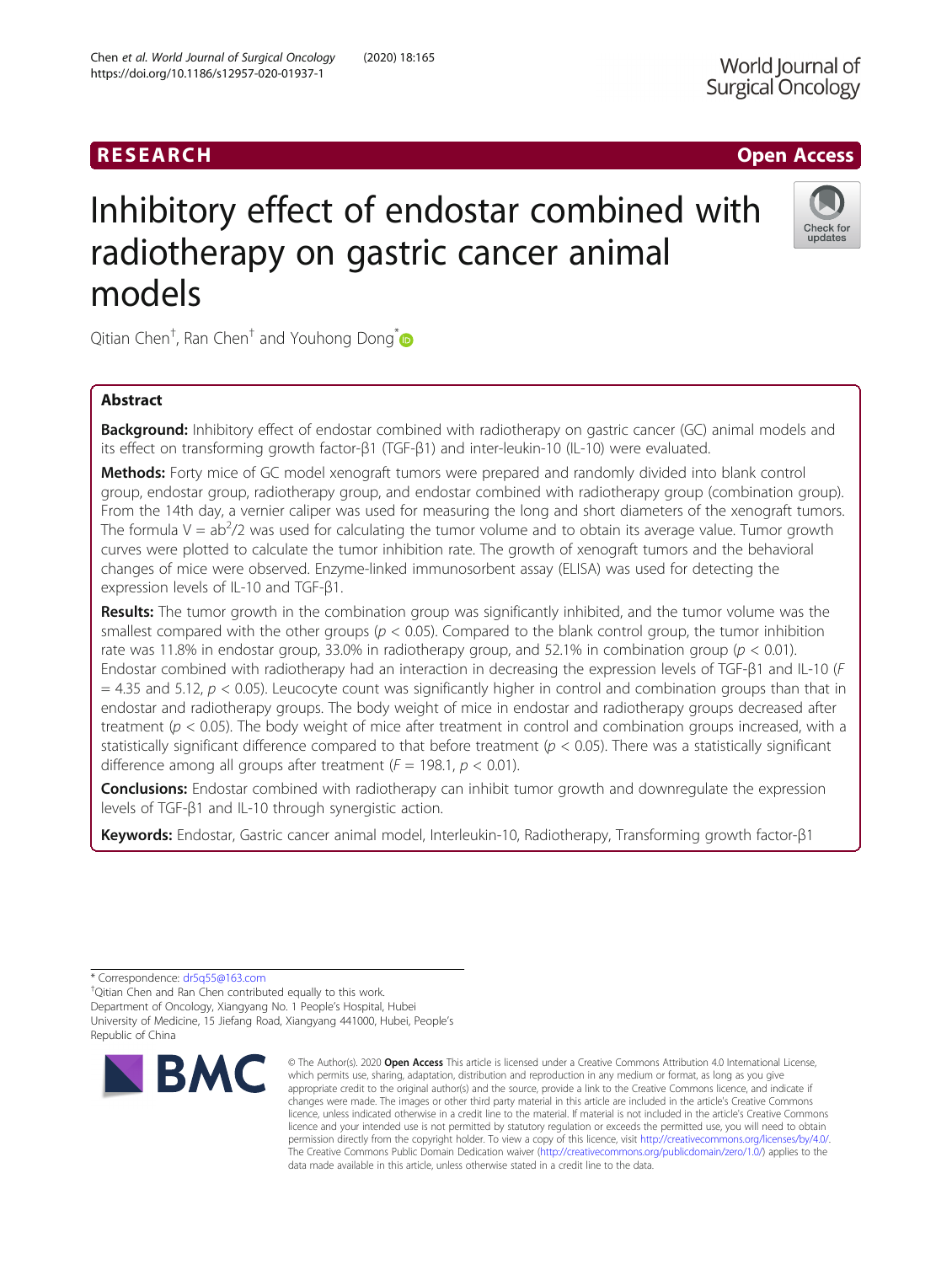# Background

Gastric cancer (GC) is one of the most common malignant tumors in the world  $[1]$  $[1]$ . Tumor cells that grow like normal cells require blood to provide nutrition and oxygen; however, malignant tumors produce macronutrients and growth factors that cause neovascularization in tumor tissues to grow more than that in normal tissues, leading to uncontrolled tumor growth. Therefore, controlling tumor angiogenesis is an effective method for treating tumors [[2,](#page-6-0) [3\]](#page-6-0). Palliative radiotherapy and chemotherapy are commonly used in the treatment of gastric cancer, which can prolong the survival time of patients and improve the quality of life [\[4](#page-6-0)]. Palliative radiotherapy and chemotherapy have therapeutic effects that are minimal however. In recent years, as molecular biology develops, molecular targeted therapy has become a new antitumor treatment. Studies have shown that anti-angiogenesis drugs have achieved good effects on the comprehensive treatment of GC. However, treatment with anti-angiogenesis drugs alone cannot cure tumors. Recombinant human endostatin (endostar), a broad-spectrum anti-angiogenesis drug, has synergistic antitumor effects in combination with radiotherapy [[5](#page-6-0)–[7\]](#page-6-0). However, there are few reports on whether endostar combined with radiotherapy can inhibit tumor lymphangiogenesis. In this study, the inhibitory effect of endostar combined with radiotherapy on GC cells in mice was investigated.

Transforming growth factor-β (TGF-β) superfamily is one of the factors regulating tumor angiogenesis [[8\]](#page-6-0). TGF-β is a multifunctional cytokine produced mainly by cell autocrine and paracrine. The main role of TGF-β1 is to stimulate proliferation, differentiation, and migration of cells, as well as the chemotaxis of inflammatory cells, thereby affecting angiogenesis, controlling the synthesis and degradation of extracellular matrix [[9\]](#page-6-0). TGF-β1 also has an immunosuppressive effect. It can promote tumor invasion and metastasis in vivo by inhibiting the activity of natural killer (NK) cells in the body, the expression of which is closely related to malignant biological behaviors of cancer cells in GC, such as invasion and metastasis [[10\]](#page-6-0). Interleukin-10 (IL-10) is an immune factor located in the immune regulatory network center, with a dual role of immune stimulation and inhibition [[11\]](#page-6-0). IL-10 gene has been confirmed to be one of the genes related to GC. IL-10 can promote the occurrence of GC mainly due to the combination of gene status changes and environmental factors. IL-10 gene promoter is responsible for binding its base changes to gene expression regulators, directly affecting gene transcription and expression and thus gene transcriptional activity. The high expression of IL-10 gene can cause immune responses and specific inhibition by acting on a series of signal transduction systems, further inhibiting multiple biological effects of the body [[12](#page-6-0)].

In this study, the inhibitory effect of endostar combined with radiotherapy on cancer cells in GC animal models and its effect on the expression of TGFβ1 and IL-10 were studied, to explore the inhibitory effect of endostar combined with radiotherapy on GC, providing a reference for future clinical experiments.

# **Methods**

# Animals

A total of 40 female mice were selected, aged 6–8 weeks, with a body mass of 18–20 g, purchased from Hunan slack Jingda Experimental animal Co., Ltd. During the experiment, all raw materials, feed, and drinking water were disinfected at super pressure-high temperature and dried in an oven at 180 °C. Mice were fed in a specific pathogen-free (sPF) barrier system, had free access to food and water, and were kept at 23–25 °C, on a 12 h light/12 h dark cycle, and humidity  $55 \pm 10$ %. The study was approved by the Ethics Committee of Xiangyang No. 1 People's Hospital (Xiangyang, China). The experimental procedures were in accordance with the Animal Research: Reporting of In Vivo Experiments (ARRIVE) guidelines.

#### Tumor model establishment

Mouse tumor models were established. Mouse GC cells (MFC; cat. no. BNCC100207) in logarithmic growth phase were purchased from BeNa Culture Collection. Saline was used for dilution to prepare the cell suspension, the concentration of which was adjusted to  $\sim 10^{10}$ / l. The left abdomen skin of the mice was disinfected with iodophor, and 0.2 ml of cell suspension was inoculated in mice [[13\]](#page-6-0). The needle was kept as oblique as possible during the operation. After experimental inoculation, mice were immediately returned to their original place to continue feeding, if their behavioral state was normal. Tumors formed after  $\sim$  1 week (the tumor nodule was approximately 8–10 mm in diameter). Then, the growth of xenograft tumors in mice was examined on the 2nd day. The behavioral changes of the mice during the experiment were observed and recorded, mainly in terms of activity, body mass, mental state, eating, and drinking, with timely measures taken. Vernier caliper was used for measuring the long and short diameters of xenograft tumors, and the tumor volumes were calculated.

# Experimental grouping and treatment measures

When the xenograft tumor volume in mice reached 8– 10 mm<sup>3</sup> , the 40 tumor-bearing mice were randomly divided into control group, endostar group, radiotherapy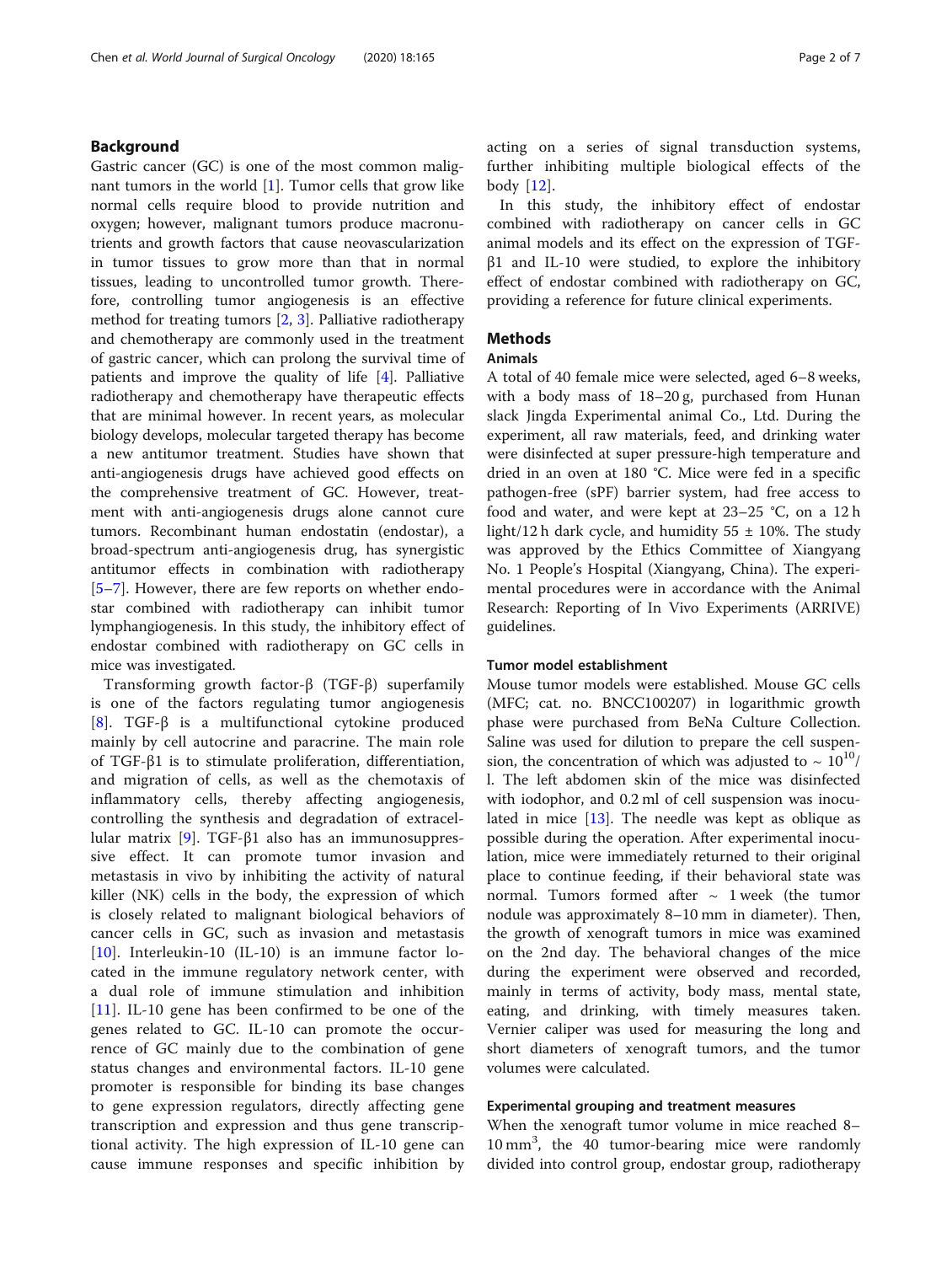<span id="page-2-0"></span>group, and endostar combined with radiotherapy group (referred to as combination group); 10 mice in each group. There was no statistically significant difference in the body mass of mice among the groups before the experiment ( $p > 0.05$ ). (i) In control group, saline (0.2 ml/ day) was injected through the vena caudalis for 14 consecutive days. (ii) In endostar group, endostar (Shandong Xiansheng Maidejin biological Pharmaceutical Co., Ltd.; sFDa approval no. s20050088) of 5 mg/kg was injected through the vena caudalis, with each  $\sim 0.2$ ml, for 14 consecutive days. (iii) In radiotherapy group, saline (0.2 ml/day) was injected through the vena caudalis for 14 consecutive days. On the 7th day of the experiment, 1% chloral hydrate (Qingdao Yulong Seaweed Co., Ltd.; SFDA approval no. H37022673) was used for anesthesia in mice, which were fixed in appropriate body position. At the same time, mice were covered with tissue equivalent materials  $($   $\sim$  1 cm in thickness) and irradiated with 6 MV X-rays. The total dose of radiotherapy in the experiment was 10 Gy, and the sourceskin distance was 100 cm, for 1 day of radiotherapy. (iv) In combination group, endostar (5 mg/kg) was injected through the vena caudalis for 14 consecutive days,  $\sim 0.2$ ml/mouse. Radiotherapy was given on the 7th day of administration, with the same specific treatment measures as those in the radiotherapy group.

At the same time, the growth of xenograft tumors and behavioral changes of mice in each group were observed. Mice were sacrificed by cervical dislocation at 24 h after the last experimental operation. Their tumor tissues were removed and weighed with an electronic balance after washing with saline. Filter paper was used to absorb moisture. Then, these tumor tissues were numbered and recorded and stored in a freezer at − 80 °C.

## Observation indicators

(i) The growth of xenograft tumors in each group of mice was observed. (ii) The behavioral state, such as mental state, eating, drinking, activity, and body weight, was observed. The vernier caliper was used for measuring (a) the long diameter and (b) short diameter of the xenograft tumors every 3 days, and the values were recorded. The formula  $V = ab^2/2$  was used for calculating the tumor volume, and the average value was also calculated for plotting the tumor growth curve of mice in each group. (iii) The tumor mass was weighed with an electronic balance, and the related formula was used to obtain the tumor growth inhibition rate (IR). Formula IR = [1 − average tumor mass in experimental group (endostar group, radiotherapy group, or combination group)/ average tumor mass in blank control group]  $\times$  100%.

# Detection of hematology and serum protein levels

Blood was taken by eyeball removal method at 24 h after the last administration. The leucocyte count, erythrocyte count, platelet count, and expression levels of serum total protein and serum albumin in each group were detected.

# Detection of TGF-β1 and IL-10 expression in the supernatant of tumor tissues

Enzyme-linked immunosorbent assay (ELISA) was used to determine the serum TGF-β1 and IL-10 levels. TGFβ1 and IL-10 kits were provided by Moshake Biotechnology Co., Ltd. (item nos. 69-36961 and 69-99847, respectively). The instrument was BS-1101 micro-plate reader from Beijing Linmao Technology Co., Ltd. All operations were strictly in accordance with the manufacturer's instructions.

#### Statistical analysis

The SPSS 17.0 statistical software (Tianjin Network Technology Co., Ltd.) was used to statistically analyze the experimental data. Measurement data were expressed as mean  $\pm$  SD. The analysis of variance of two-factor factorial design was used for the comparison of the expression levels of TGF-β1 and IL-10 among multiple groups, one-way analysis of variance for the comparison of the measurement data of hematology, and serum protein level among multiple groups, and LSD  $t$  test was the post hoc test.  $t$  test was used for the comparison of body weight before and after treatment in



Fig. 1 Comparison of tumor growth among the four groups of mice. The tumor growth in endostar and combination groups was slow and was significantly inhibited in the combination group after the 7th day of local radiotherapy. Before radiotherapy, the tumor growth rate in the radiotherapy group was equivalent to that in the control group. After radiotherapy, the tumor growth gradually became slower, and the tumor volume in radiotherapy group was finally smaller than that in endostar and control groups. As can be seen from the curves, in the combination group of mice, the tumor growth rate was the slowest, the tumor volume was the smallest, and the antitumor effect was the most significant ( $p < 0.05$ )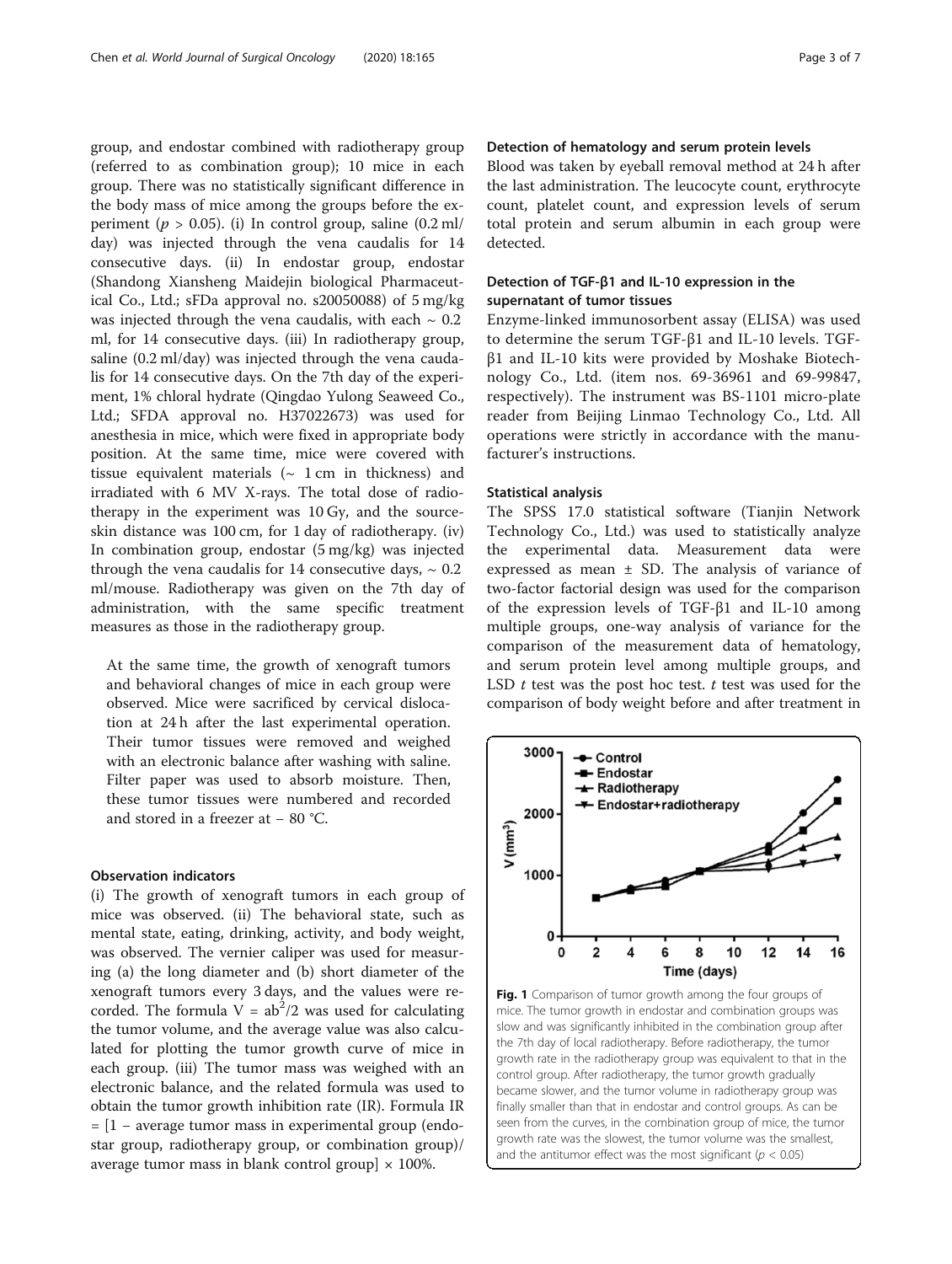the same group.  $p < 0.05$  was considered to indicate a statistically significant difference.

#### Results

# Comparison of tumor growth among the four groups of mice

After the experiment, the tumor growth curves of mice were plotted (Fig. [1](#page-2-0)). As can be seen, the tumor growth in endostar and combination groups was slow. After the 7th day of local radiotherapy, the tumor growth was significantly inhibited in the combination group that was finally the slowest, and the tumor volume was the smallest compared to that of the other groups. Before radiotherapy, the tumor growth rate and the tumor volume in radiotherapy group were not much different from those in control group. When radiotherapy group received radiotherapy on the 7th day of the experiment, the tumor growth rate gradually became slower, and the tumor volume was finally smaller than that in endostar and control groups. The final tumor volumes of mice in control, endostar, radiotherapy, and combination groups were 2992 ± 139.12, 2341 ± 768.02, 1967.26 ± 612.23, and  $1645 \pm 327.1 \text{ mm}^3$ , respectively. The antitumor effect in the combination group was the most significant, with statistically significant differences among groups  $(p)$  $< 0.05$ ).

# Comparison of tumor mass and inhibition rate among the four groups.

The tumor mass in control, endostar, radiotherapy, and combination group was  $3.30 \pm 0.31$ ,  $2.91 \pm 0.19$ , 2.21  $\pm$  0.14, and 1.58  $\pm$  0.15 g, respectively (Table 1). The tumor inhibition rate (%) was calculated according to the tumor mass of the four groups. Compared to blank control group, the tumor inhibition rate was 11.8% in endostar group, 33.0% in radiotherapy group, and 52.1% in combination group. There was a significant difference in tumor weight between the four groups. The tumor weight of the control group was higher than that of the other three groups. The

**Table 1** Comparison of tumor mass and inhibition rate among  $\frac{1}{100}$  inhibitory effect (Table [3\)](#page-4-0). the four groups (mean  $\pm$  SD)

| Group        | No. of mice | Tumor mass (g)               | Inhibition rate (%) |
|--------------|-------------|------------------------------|---------------------|
| Control      | 10          | $3.30 \pm 0.31$              |                     |
| Endostar     | 10          | $2.91 \pm 0.19^a$            | 11.8                |
| Radiotherapy | 10          | $2.21 \pm 0.14^{a,b}$        | 33.0                |
| Combination  | 10          | $1.58 \pm 0.15^{\text{a-c}}$ | 52.1                |
| $F$ value    |             | 133                          |                     |
| $p$ value    |             | < 0.01                       |                     |

 $a^2p < 0.01$  compared to control group

 $p > 0.01$  compared to endostar group

 $p < 0.01$  compared to radiotherapy group

tumor weight of the combination group was significantly lower than that of the endostar group and the radiotherapy group. The difference was statistically significant ( $p < 0.01$ ).

# Comparison of TGF-β1 expression in the supernatant of tumor tissues among the four groups

The variance results of factorial design showed that endostar combined with radiotherapy had an interaction in decreasing the expression level of TGF-β1 ( $F = 4.35$ ,  $p$ ) < 0.05), indicating a synergistic action between endostar and radiotherapy (Table 2). Regardless of whether radiotherapy was used or not, endostar reduced the TGF-β1 content in tumor tissues ( $p$  < 0.05). The TGF-β1 content was significantly lower in endostar group than that in control group ( $p < 0.05$ ). There was a statistically significant difference between the radiotherapy and the control group ( $p$  < 0.05). The relative expression of TGF-β1 was significantly lower in combination group than that in radiotherapy group ( $p < 0.05$ ). The TGF-β1 content in combination group was the lowest, with the best inhibitory effect (Table 2).

# Comparison of IL-10 expression in the supernatant of tumor tissues among the four groups

The variance results of factorial design showed that endostar combined with radiotherapy had an interaction in decreasing the expression level of IL-10 (F  $= 5.12, p < 0.05$ , indicating a synergistic action between endostar and radiotherapy (Table [3](#page-4-0)). Regardless of whether radiotherapy was used or not, endostar reduced the IL-10 content in tumor tissues  $(p < 0.05)$ . The IL-10 content was significantly lower in endostar group than that in control group ( $p <$ 0.05). There was a statistically significant difference between the radiotherapy and the control group ( $p <$ 0.05). The relative expression of IL-10 was significantly lower in combination group than that in radiotherapy group ( $p < 0.05$ ). The IL-10 content was the lowest in combination group, with the best

Table 2 Comparison of TGF-β1 expression in the supernatant of tumor tissues among the four groups (mean  $\pm$  SD)

| Radiotherapy |                  |                    |         |         |
|--------------|------------------|--------------------|---------|---------|
| Endostar     |                  |                    | t value | p value |
| $+$          | $101.14 + 56.03$ | $174.76 \pm 55.35$ | 2975    | < 0.05  |
|              | $776.80 + 53.89$ | $279.01 + 56.02$   | 2.110   | < 0.05  |
| $t$ value    | 5.078            | 4.213              |         |         |
| p value      | < 0.05           | < 0.05             |         |         |

TGF-β1 transforming growth factor-β1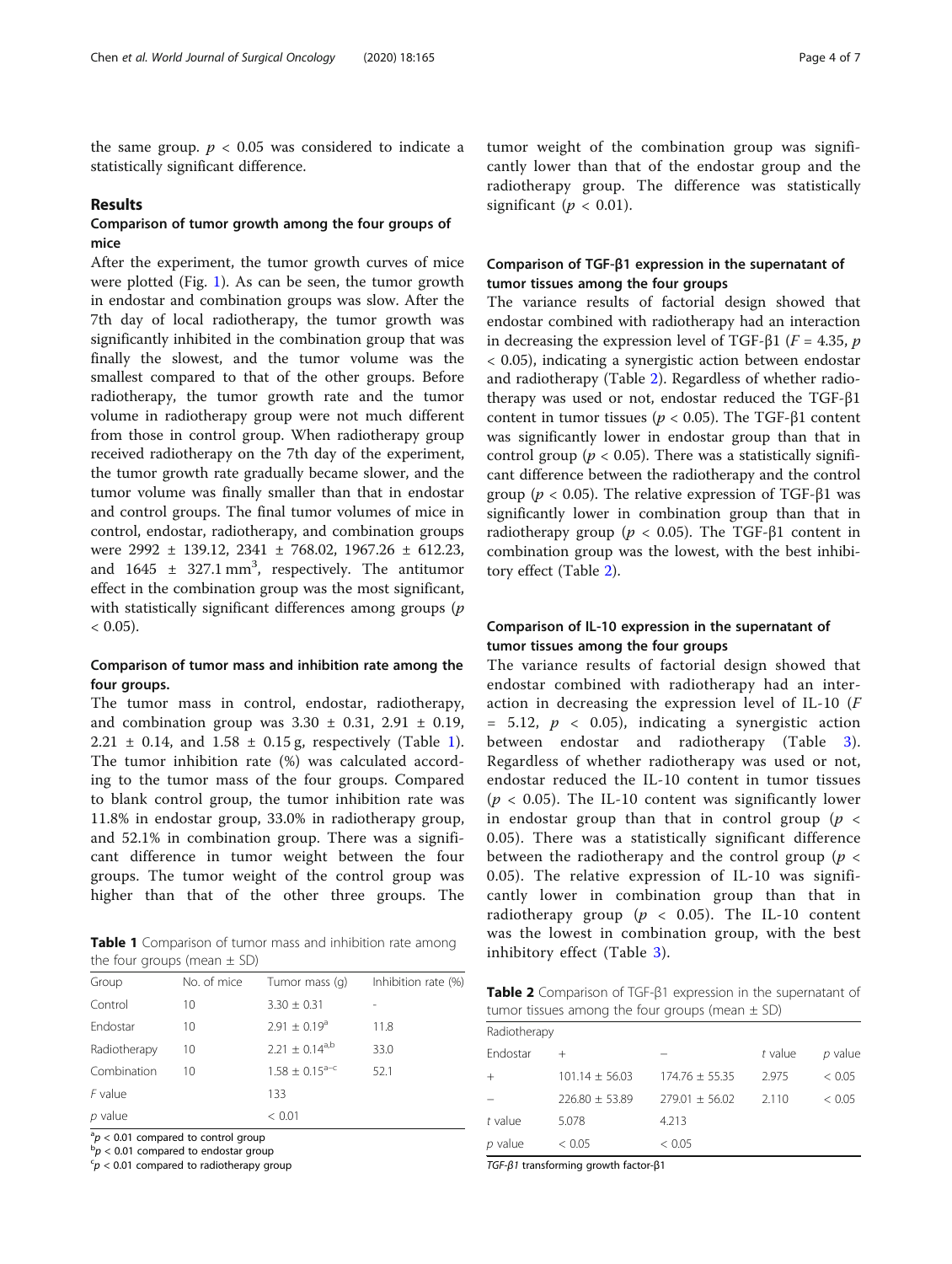<span id="page-4-0"></span>Table 3 Comparison of IL-10 expression in the supernatant of tumor tissues among the four groups (mean  $\pm$  SD)

| Radiotherapy |                    |                  |         |         |  |  |
|--------------|--------------------|------------------|---------|---------|--|--|
| Endostar     |                    |                  | t value | p value |  |  |
| $^{+}$       | $81.43 + 28.14$    | $132.62 + 31.12$ | 2.858   | < 0.05  |  |  |
|              | $152.60 \pm 39.09$ | $189.67 + 55.91$ | 2.070   | < 0.05  |  |  |

IL-10 interleukin-10

# Detection results of hematology and serum protein levels after the experiment in each group of mice

The results of one-way analysis of variance showed that there was no statistically significant difference in leucocyte count between the endostar and the radiotherapy group ( $p > 0.05$ ) or between the control and the combination group ( $p > 0.05$ ), but leucocyte count was significantly higher in control and combination groups than that in endostar and radiotherapy groups ( $p < 0.05$ ) (Table 4). There were no statistically significant differences in erythrocyte and platelet counts among all groups, neither in total protein and albumin contents among the groups ( $p > 0.05$ ) (Table 4).

# Adverse reactions and body weight changes during treatment

After treatment, the mice in endostar and radiotherapy groups continuously showed low spirit, slow response, decreased activity, decreased eating to different degrees, and decreased body weight caused by diarrhea. However, the mice in combination and control groups showed good mental state, normal activity, rapid response, normal eating and drinking, and normal urination or defecation (Table [5\)](#page-5-0). Mice were weighed before sacrificed: the body weight of mice in endostar and radiotherapy groups decreased. The body weight was 13.89 ± 0.26 g in endostar group and 13.41 ± 0.28 g in radiotherapy group, with a statistically significant difference between before treatment and after treatment ( $p <$ 0.05). The body weight of mice after treatment in control and combination groups increased, with a statistically significant difference between before treatment and after treatment ( $p < 0.05$ ). There was no statistically significant difference among the four groups before treatment ( $p > 0.05$ ), but a statistically significant difference was observed after treatment ( $F = 198.1, p < 0.01$ ).

# **Discussion**

GC has high incidence and mortality, ranking 4th and 3rd in malignant tumors, respectively [\[14\]](#page-6-0). Many patients are already in advanced stage when diagnosed with GC. At present, chemotherapy is widely used in patients with advanced GC as a main treatment for tumors [\[15](#page-6-0)]. Although it prolongs the survival time of patients to a certain extent, it often causes severe adverse reactions during the treatment, which some patients are intolerant to [\[15](#page-6-0)]. With the continuous deepening of research on GC, many new treatments have begun to be applied clinically and achieve good efficacy. The molecular targeted therapy is one of them. Endostar, as an endostatin, is an endogenous angiogenesis inhibitor. Studies have found that by binding to multiple targets, it blocks pathological angiogenesis and changes the tumor microenvironment, inhibiting tumor formation and metastasis [[16\]](#page-6-0). Studies have shown that the efficacy of endostar combined with radiotherapy and chemotherapy has a great application prospect  $[17, 18]$  $[17, 18]$  $[17, 18]$  $[17, 18]$ . In this study, endostar combined with radiotherapy had a more significant inhibitory effect on mouse tumors.

Overexpression of TGF-β1 is common in malignant tumor tissues, closely related to the occurrence, development, and prognosis of tumors [\[19](#page-6-0)–[22\]](#page-6-0). In the early stage of tumors, TGF-β1 inhibits tumor growth. However, in the rapid development stage, it promotes the interaction of tumor cells with extracellular matrix and tumor neovascularization, playing an immunosuppressive role, thereby accelerating the occurrence, development, and metastasis of tumors [[23](#page-6-0)]. As a cytokine, IL-10 is important in immune modulatory responses secreted by macrophages, with a positive immune modulatory effect and a negative immunosuppressive effect [[24\]](#page-6-0). It is an immunosuppressive factor that can inhibit the expression of histocompatibility complex

| Table 4 Results of hematology and serum protein levels after the experiment in each group of mice (mean ± SD) |  |  |  |  |  |
|---------------------------------------------------------------------------------------------------------------|--|--|--|--|--|
|---------------------------------------------------------------------------------------------------------------|--|--|--|--|--|

|                 |                 | $\tilde{\phantom{a}}$           |                                      |                                   |                                  |                            |
|-----------------|-----------------|---------------------------------|--------------------------------------|-----------------------------------|----------------------------------|----------------------------|
| Group           | No. of<br>cases | Leucocyte count (x<br>$109 - 1$ | Erythrocyte count $(x$<br>$1012 - 1$ | Platelet count $(x)$<br>$109 - 1$ | Total protein content<br>$(q-1)$ | Albumin content<br>$(q-1)$ |
| Control         | 10              | $4.93 \pm 1.63$                 | $9.41 \pm 0.43$                      | $494.0 + 57.12$                   | $43.7 + 2.65$                    | $15.3 \pm 1.24$            |
| Endostar        | 10              | $1.64 \pm 0.68a$                | $8.87 \pm 1.02$                      | $487.1 \pm 61.3$                  | $42.7 \pm 1.87$                  | $16.1 \pm 2.31$            |
| Radiotherapy 10 |                 | $1.78 \pm 0.72a$                | $8.68 \pm 1.24$                      | $472.3 \pm 70.2$                  | $43.5 \pm 2.42$                  | $15.9 \pm 1.65$            |
| Combination     | 10              | $3.87 \pm 1.24$ b,c             | $9.26 \pm 0.65$                      | $498.6 \pm 79.4$                  | $43.1 \pm 2.31$                  | $15.1 \pm 1.43$            |
| $F$ value       |                 | 20.60                           | 1.44                                 | 0.29                              | 0.36                             | 0.78                       |
| $p$ value       |                 | < 0.05                          | 0.25                                 | 0.83                              | 0.78                             | 0.51                       |

 $\binom{a}{b}$  < 0.05 compared to control group

 $p > 0.05$  compared to endostar group

 $p < 0.05$  compared to radiotherapy group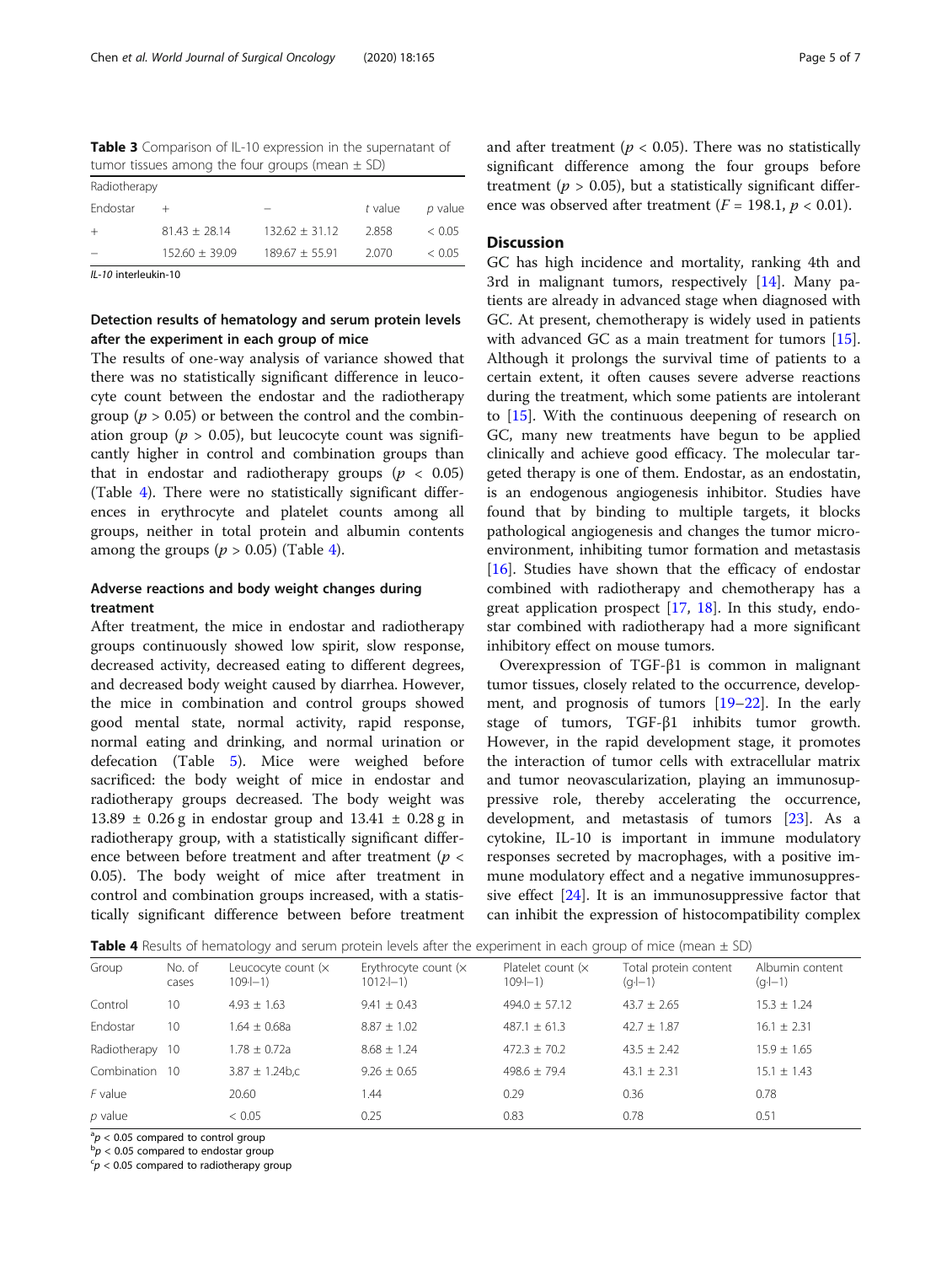| Group        | Body weight before treatment (g) | Body weight after treatment (g) | t value  | p value |
|--------------|----------------------------------|---------------------------------|----------|---------|
| Control      | $16.76 \pm 0.91$                 | $16.80 \pm 0.52$                | $-0.345$ | 0.016   |
| Endostar     | $16.82 \pm 0.93$                 | $13.89 \pm 0.26$ <sup>a</sup>   | 9.503    | 0.035   |
| Radiotherapy | $16.74 \pm 0.92$                 | $13.41 \pm 0.28$ <sup>a</sup>   | 12.70    | < 0.01  |
| Combination  | $17.01 + 1.13$                   | $18.34 \pm 0.84^{\text{a-c}}$   | $-6.135$ | 0.018   |

<span id="page-5-0"></span>**Table 5** Comparison of body weight changes before and after treatment in each group (mean  $\pm$  SD)

 $a_p \ge 0.05$  compared to the body weight after treatment in control group

 $p^{\text{b}}$   $p$  < 0.05 compared to the body weight after treatment in endostar group

 $\epsilon_p$  < 0.05 compared to the body weight after treatment in radiotherapy group

(MHCII)-like molecules on the surface of antigenpresenting cells, thereby inhibiting its antigen ability. IL-10 can inhibit cytotoxicity mediated by helper T cells and NK cells and stimulate tumor immune tolerance, thereby inhibiting antitumor immune responses and accelerating tumor progression [\[25\]](#page-6-0).

In this study, mouse models of GC xenograft tumors were established, to compare the tumor growth among groups and calculate the tumor inhibition rate. The results showed that the tumor growth volume of mice in endostar combined with radiotherapy group was the smallest, and the tumor inhibition rate was the highest, reaching 52.1%. This further confirms that endostar combined with radiotherapy has a synergistic action on the treatment of  $GC$  [[5](#page-6-0)–[7](#page-6-0)]. In this study, the variance of factorial design revealed that the expression of TGF-β1 and IL-10 in the supernatant of mouse tumor tissues decreased after treatment with endostar and radiotherapy, with statistically significant differences ( $p < 0.05$ ). Their relative expression was lower after endostar combined with radiotherapy treatment than that of endostar or radiotherapy alone. By relatively analyzing the expression of TGF-β1 and IL-10, it is further concluded that endostar and radiotherapy can play a synergistic role. This is mainly achieved by increasing the sensitivity of radiotherapy through endostar, but the specific mechanism is not very clear at the moment. According to the existing literature, the mechanism may be as follows: (i) immature tumor blood vessels are corrected to restore normalization, improving the hypoxic state in tumors [[26,](#page-6-0) [27](#page-6-0)]. (ii) The cell cycle is adjusted, and endostar can arrest most cells in G2/M phase that is the most sensitive to radiotherapy [[28\]](#page-6-0). (iii) It has a certain effect on endothelial cells, which inhibits the tumor growth by inhibiting the migration, growth, and apoptosis of endothelial cells in the body [\[29](#page-6-0), [30\]](#page-6-0).

In this study, the hematology and serum protein levels of mice after the experiment in each group were detected. The results showed that leucocyte count was significantly higher in control and combination groups than that in endostar and radiotherapy groups, but there was no difference among the other groups. It is suggested that endostar combined with radiotherapy can reduce hematotoxicity. The specific mechanism currently lacks relevant literature and needs further research. In this study, adverse reactions and body weight were also analyzed during the treatment. The results showed that adverse reactions of endostar and radiotherapy alone were more severe than those in combination and control groups, and the body weight decreased. It showed that endostar combined with radiotherapy can reduce the incidence of adverse reactions of endostar or radiotherapy alone. This is related to their synergistic action on inhibiting tumor growth and development. However, there is still no relevant literature on the specific mechanism, which needs to be confirmed by further experiments.

In the present study, tumor growth, tumor mass, tumor inhibition rate, and expression of TGF-β1 and IL-10 in the supernatant of tumor tissues of mice were compared among groups; the hematology and serum protein levels of mice after the experiment were detected, and adverse reactions and changes in body weight during the treatment were studied. However, the microbial environment in GC models was not examined. Moreover, only the cytokines TGF-β1 and IL-10 were tested, and many cellular immune cells were not monitored. Thus, further study is needed.

#### Conclusions

Endostar combined with radiotherapy can inhibit the tumor growth and downregulate the expression levels of TGF-β1 and IL-10 through a synergistic action, providing further reference for later clinical experiments.

#### Acknowledgements

Not applicable.

#### Authors' contributions

QC designed the study and drafted the manuscript. RC was responsible for the collection and analysis of the experimental data. YD revised the manuscript critically for important intellectual content. All authors read and approved the final manuscript.

#### Funding

No funding was received.

#### Availability of data and materials

The datasets used and/or analyzed during the current study are available from the corresponding author on reasonable request.

#### Ethics approval and consent to participate

The study was approved by the Ethics Committee of Xiangyang No. 1 People's Hospital, Hubei University of Medicine, China.